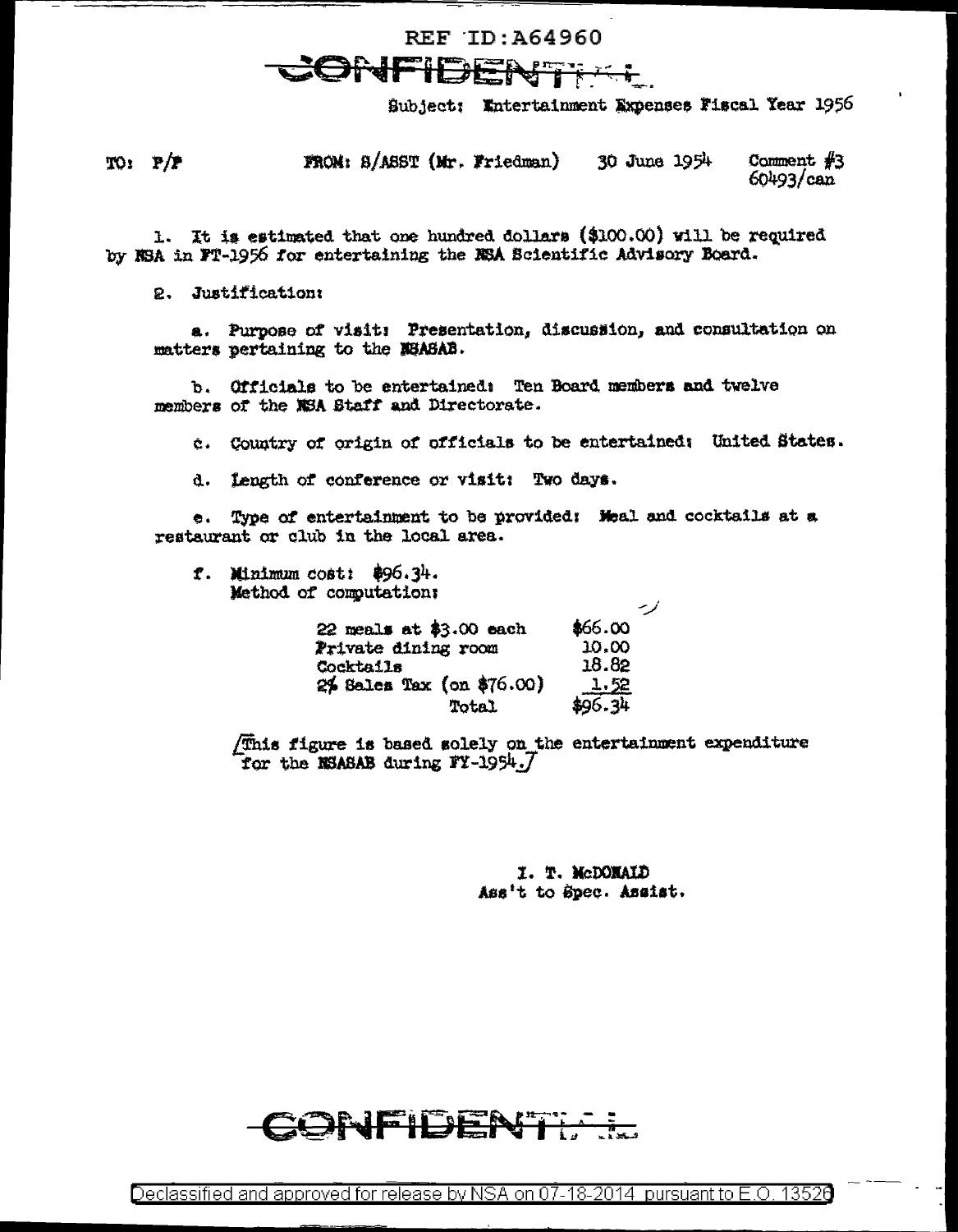

Subject: Entertainment Expenses Fiscal Year 1956

TO: P/P FROM: Mr. Friedman, S/ASST  $6$  July  $1954$ Comment No. 3

 $60493/can$ 

1. It is estimated that one hundred dollars (\$100) will be required by NSA in FY-1956 for entertaining the NSA Scientific Advisory Board.

2. Justification:

a. Purpose of Visit: Presentation, discussion, and consultation on matters pertaining to the NSASAB.

b. Officials to be entertained: Ten Board members and twelve members of the MSA Staff and Directorate

c. Country of origin of officials to be entertained: United States.

d. Length of conference or visit: Two days.

\*. Type of entertainment to be provided: Meal and cooktails at a restaurant or club in the local area.

f. Minimum cost: \$96.34. Method of computation:

| 22 meals at \$3.00 each   | \$66.00     |
|---------------------------|-------------|
| Private dining room       | 10.00       |
| Cocktails                 | 18.82       |
| 2% Sales Tax (on \$76.00) | <u>1.52</u> |
| <b>Total</b>              | \$96.34     |

(This figure is based solely on the entertainment expenditure for the MSASAB during FY-1954.7

3. In addition, and in light of possible active collaboration with some additional third parties by FY-1946 which might require reciprocation in kind as far as entertainment is concerned, it is suggested that an additional expenditure approximating \$500.00 should be included in the W5A entertainment expenses for FY-1956. It is impossible to give a detailed accounting of such an expenditure at this time.

> I. T. McDONALD Ass't to Special Assistant